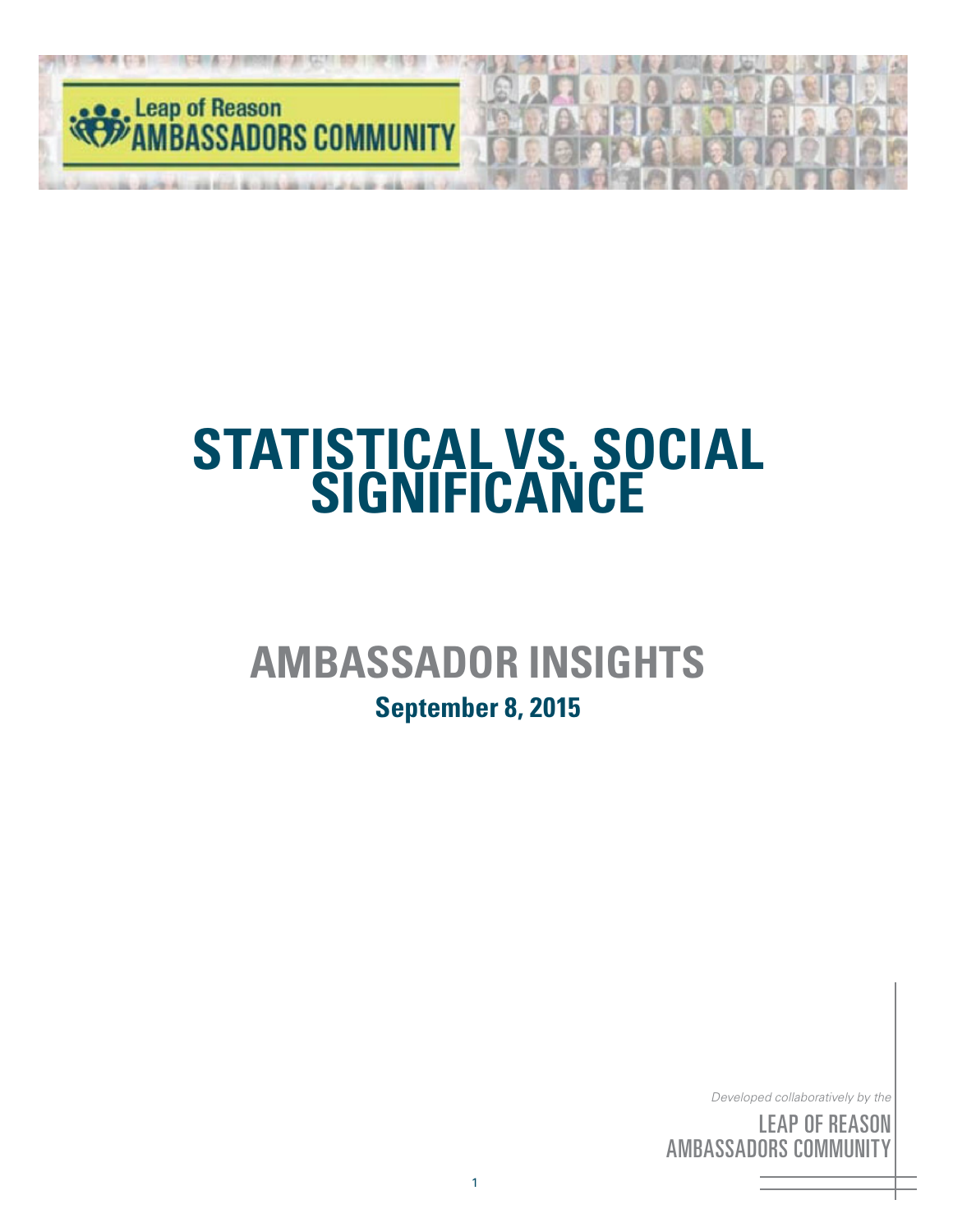

This document, developed collaboratively by the Leap of Reason Ambassadors Community (LAC), is licensed under a [Creative Commons Attribution-](https://creativecommons.org/licenses/by-nd/4.0/)[NoDerivatives 4.0 International License](https://creativecommons.org/licenses/by-nd/4.0/). We encourage and grant permission

for the distribution and reproduction of copies of this material in its entirety (with original attribution). Please refer to the Creative Commons link for license terms for unmodified use of LAC documents.

Because we recognize, however that certain situations call for modified uses (adaptations or derivatives), we offer permissions beyond the scope of this license (the "CC Plus Permissions"). The CC Plus Permissions are defined as follows:

You may adapt or make derivatives (e.g., remixes, excerpts, or translations) of this document, so long as they **do not**, in the reasonable discretion of the Leap of Reason Ambassadors Community, alter or misconstrue the document's meaning or intent. The adapted or derivative work is to be licensed under a [Creative Commons Attribution-NoDerivatives](https://creativecommons.org/licenses/by-nd/4.0/)  [4.0 International License](https://creativecommons.org/licenses/by-nd/4.0/), conveyed at no cost (or the cost of reproduction,) and used in a manner consistent with the purpose of the Leap of Reason Ambassadors Community, with the integrity and quality of the original material to be maintained, and its use to not adversely reflect on the reputation of the Leap of Reason Ambassadors Community.

Attribution is to be in the following formats:

- For unmodified use of this document, the attribution information already contained in the document is to be maintained intact.
- For adaptations or derivatives of this document, attribution should be prominently displayed and should substantially follow this format:

"From 'Statistical vs. Social Significance,' developed collaboratively by the Leap of Reason Ambassadors Community, licensed under CC BY ND [https://creativecommons.org/](https://creativecommons.org/licenses/by-nd/4.0/) [licenses/by-nd/4.0/](https://creativecommons.org/licenses/by-nd/4.0/) For more information or to view the original product, visi[t https://]( https://leapambassadors.org/products/ambassador-insights/statistical-vs-social-significance/) [leapambassadors.org/products/ambassador-insights/statistical-vs-social-significance/]( https://leapambassadors.org/products/ambassador-insights/statistical-vs-social-significance/) "

The above is consistent with Creative Commons License restrictions that require "appropriate credit" be required and the "name of the creator and attribution parties, a copyright notice, a license notice, a disclaimer notice and a link to the original material" be included.

The Leap of Reason Ambassadors Community may revoke the additional permissions described above at any time. For questions about copyright issues or special requests for use beyond the scope of this license, please email us at [info@leapambassadors.org](mailto:info%40leapambassadors.org?subject=).

### **leapambassadors.org**

Copyright © 2015 Morino Institute (Provisional holder of copyright for Leap of Reason Ambassadors Community)

**AMBASSADURSE CUMMUNITY AMBASSADORS** COMMUNITY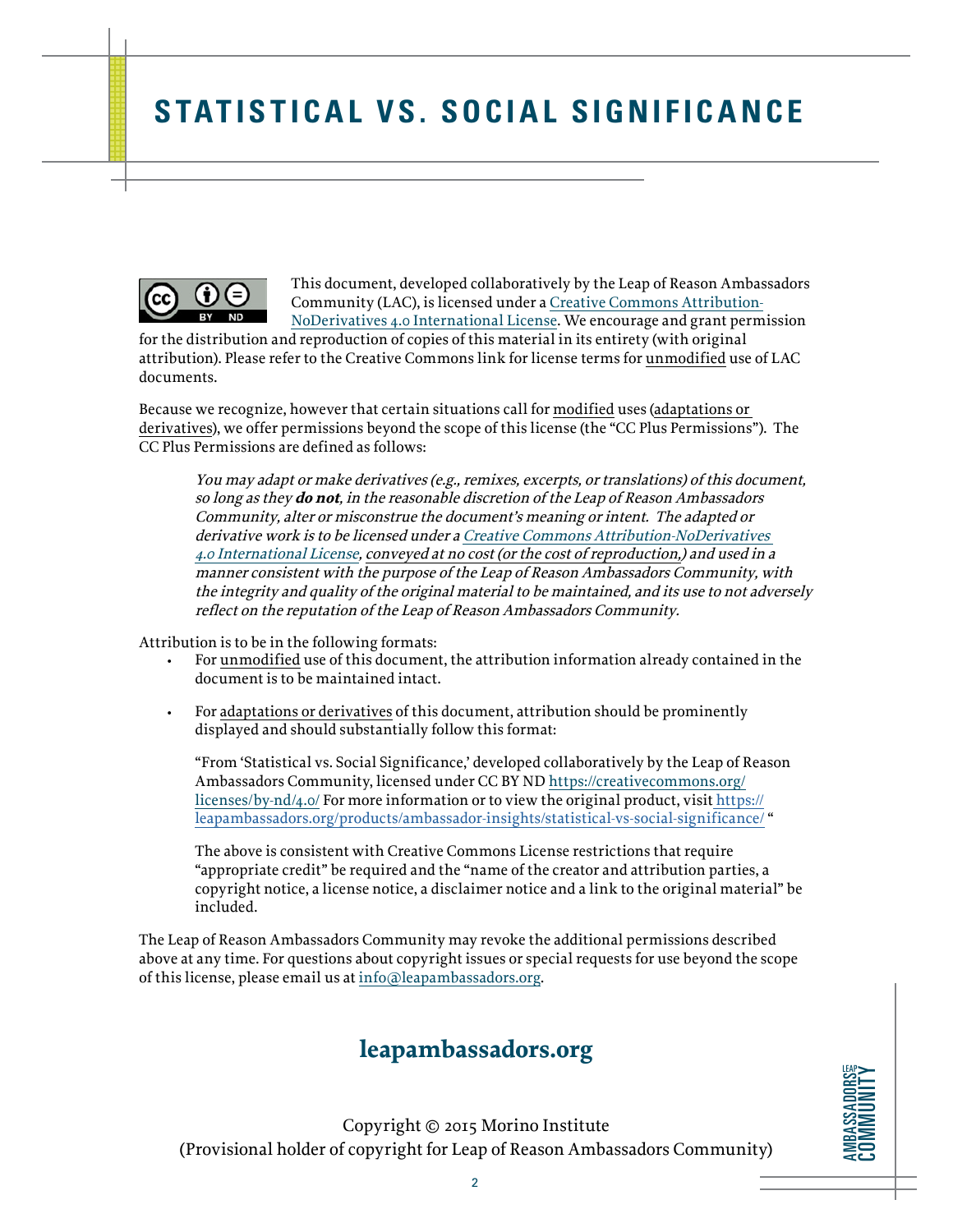*The error of treating statistical significance as ipso facto equivalent to social significance seems to be standard practice in the program evaluation domain. – David Hunter, Hunter Consulting, LLC*

*Statistical significance and policy relevance are not the same thing. One has to reach a judgment about any project's results by separately considering both forms of significance. – Gordon Berlin, President, MRDC*

### **OVERVIEW**

The July 2015 exchange among ambassadors about statistically significant impact vs. social (or policy) value in many ways reflects the internal debate over the hot-button issue of external evaluation during the development of "[The Performance Imperative](http://leapofreason.org/performance-imperative/)." Ultimately, ambassadors robustly endorsed external evaluation as Pillar 7 of the Performance Imperative, while making clear that no one type of evaluation is right for every organization at every stage of organizational development. Similarly, ambassadors both questioned and offered thoughtful explanations of the value of statistical significance, while agreeing that it is not the same as social value and that additional context and considerations are necessary to ensure socially valuable outcomes.

The full context of each ambassador's contribution to the exchange is listed in the Appendix.

### **BACKGROUND/THE ISSUE AT HAND**

In a community post on July 11, Mario Morino solicited ambassadors' thoughts on the Social Innovation Research Center's (SIRC) report, ["Social Innovation Fund: Early](http://socialinnovationcenter.org/wp-content/uploads/2015/07/Social_Innovation_Fund-2015-06-30.pdf)  [Results Are Promising,](http://socialinnovationcenter.org/wp-content/uploads/2015/07/Social_Innovation_Fund-2015-06-30.pdf)" which described, with reasonable qualification, positive evaluation findings for several SIF-funded programs. David Hunter's concern with the report centered on the way in which SIRC interpreted the results of MRDC's evaluation of Reading Partners, a volunteer tutoring program for kids who are 6-30 months behind their age-mates in reading. While taking no issue with the quality of MRDC's research, which found "statistically significant impacts…equivalent to approximately oneand-a-half to two months of additional progress in reading," David critiqued SIRC for concluding, "the Reading Partners model is effective." As David stated, "I want to focus on one issue: **the difference between statistical significance and social significance... and how very frequently (including in this instance) the former is treated as if it were inherently the latter.**"

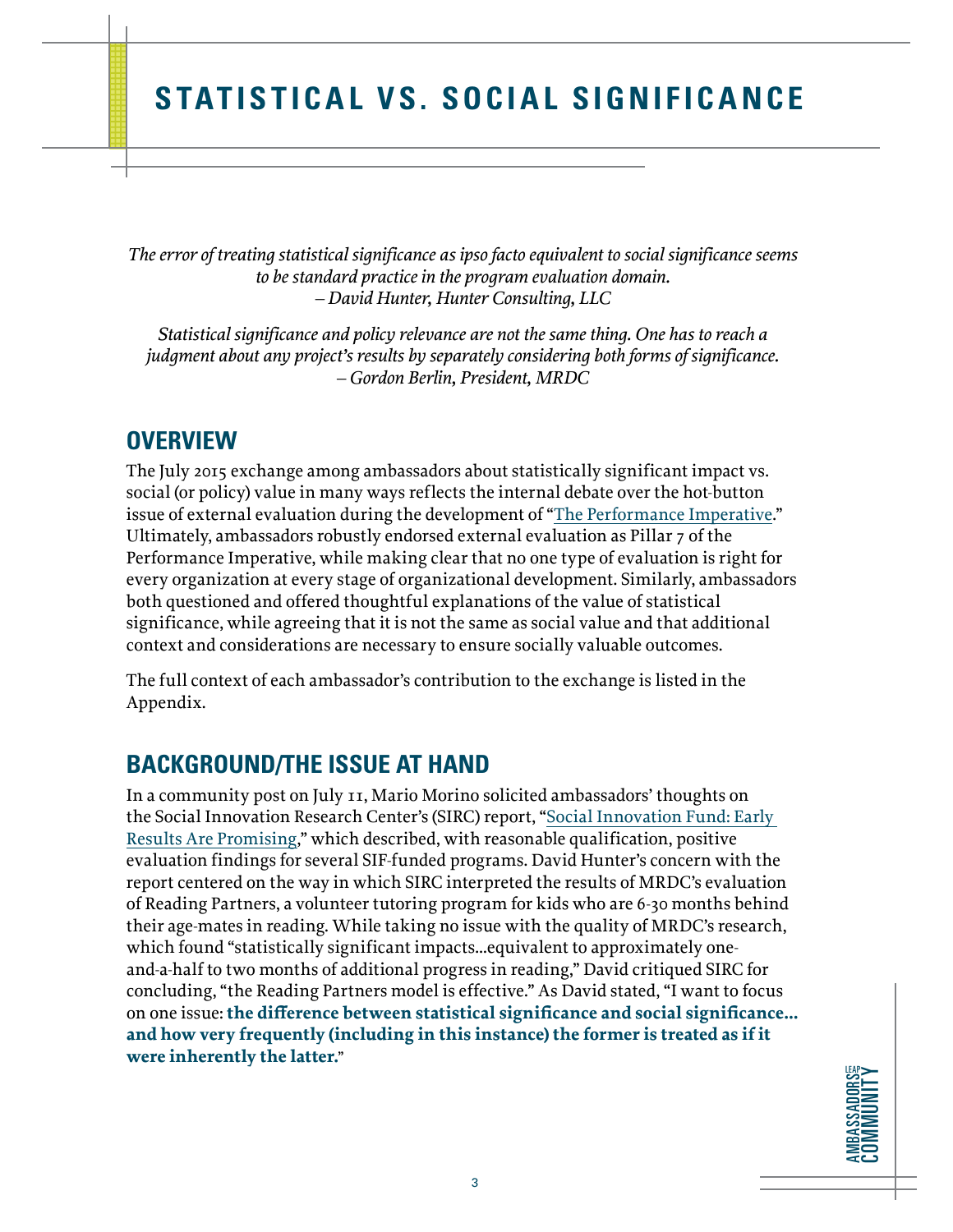David illustrated his point further:

If our child was 30 months behind his or her age cohort in reading, would we be happy if that child caught up 2 months (maximum) after participating in a 28-week reading improvement program? He or she would still be 28 months behind and, I think it is fair to say, still at a great educational disadvantage…In other words, the report does not address whether the statistically significant impacts of Reading Partners has any social value.

### **CONTEXT AND CONSIDERATIONS**

Three ambassadors— Gordon Berlin, Kris Moore, and Mari Kuraishi—responded to David's critique by offering additional considerations for assessing the value of statistical vs. social significance.

### **STATISTICAL AND SOCIAL SIGNIFICANCE MUST BE CONSIDERED SEPARATELY**

- Gordon Berlin: "Statistical significance and policy relevance are not the same thing. One has to reach a judgment about any project's results by separately considering both forms of significance."
	- o **Statistical significance represents only an average, and, like any average, there is a lot of dispersion around that mean.** "Some children gained more, some children gained nothing; in fact, some might have lost ground. The analysis and the numbers do not really tell us anything about individual children."
	- o **When the control group also gets extra attention, the social value of statistically significant findings increases.** "In analyzing the results of an experiment one always wants to understand the control group context, keeping in mind that the program's impact is driven by the treatment difference between those in the program group and those in the control group. In this case, both groups of children got extra attention and resources above and beyond what they would have normally gotten. That RP still made a difference despite the fact that control group children also received school provided special resources, adds to the author's and MDRC's confidence that RP is policy relevant."

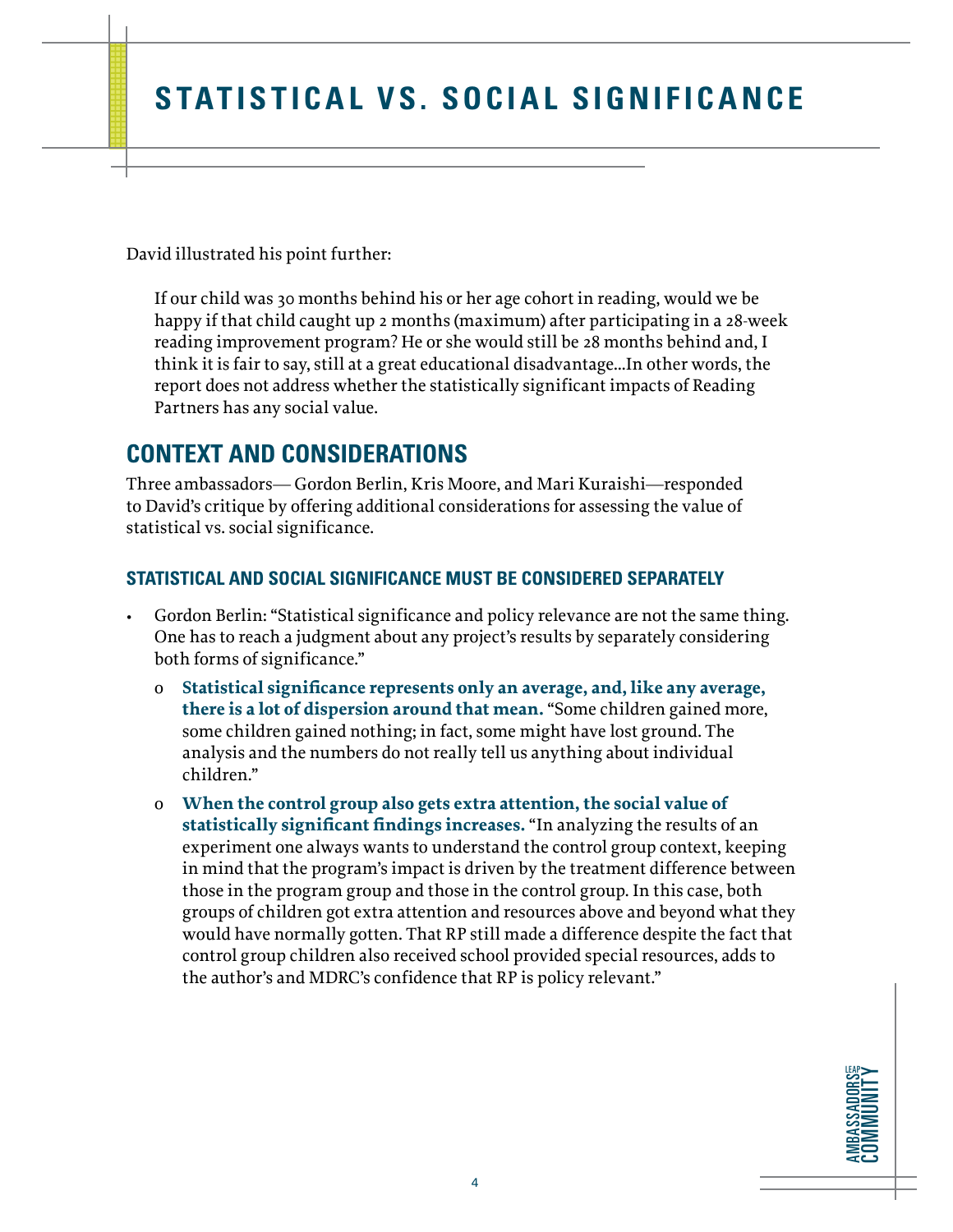#### **STATISTICALLY SIGNIFICANT READING OUTCOMES MAY SIGNAL GREATER VALUE (IN SCIENCE, MATH, BEHAVIOR) THAN A SINGLE STUDY CAN DETERMINE**

• Kris Moore: "While I agree with these cautions, I want to add another consideration, which is that the ability to read, even a little better, makes it more likely that a child will be able to do science and math problems, and perhaps they are more likely to read on their own. And, hopefully, if school is less frustrating, a child might even behave a little better. A longitudinal follow-up with data on exploratory (as well as confirmatory) outcomes could answer these kinds of questions."

#### **STATISTICAL SIGNIFICANCE HAS VALUE TO THE INDIVIDUAL STUDENT MAKING SOME GAINS (PRIVATE GOOD), EVEN IF INSIGNIFICANT IN THE BROADER SCHEME OF THINGS (SOCIAL GOOD)**

- Mari Kuraishi: "This also fits the classic economics divide of private good vs. social good…As a parent with a kid with an IEP, I know that ANY gain is sought after and appreciated. But it is frustrating not to know how to get the gains faster and or cheaper."
	- o Upon review of the exchange, Mari offered this additional explanation: "Markets work in private goods because 'in theory' there are multiple suppliers (in non-monopoly situations) that match up to multiple demanders, each with their own utility function reflected in different willingness to pay, and therefore different clearing prices. So in this example that David sets up, 'If our child was 30 months behind his or her age cohort in reading, would we be happy if that child caught up 2 months (maximum) after participating in a 28 week reading improvement program?' Different families might be willing to pay different prices for this intervention that results in a net 10-week gain, or 2+ month gain. Positing that repeating this intervention has cumulative results (completely unrealistic, I know) a parent might be wiling to pay the price 14 times over to get their kid caught up because the gain to them is a kid that's caught up, and hypothetically able to participate in public education with no supports etc.

"This equation becomes a lot harder to balance when we have to think about this in the public good context because we are not asking individual households to define their own utility functions and letting them choose their own price point—the decision has to be made for them all as a group (and frequently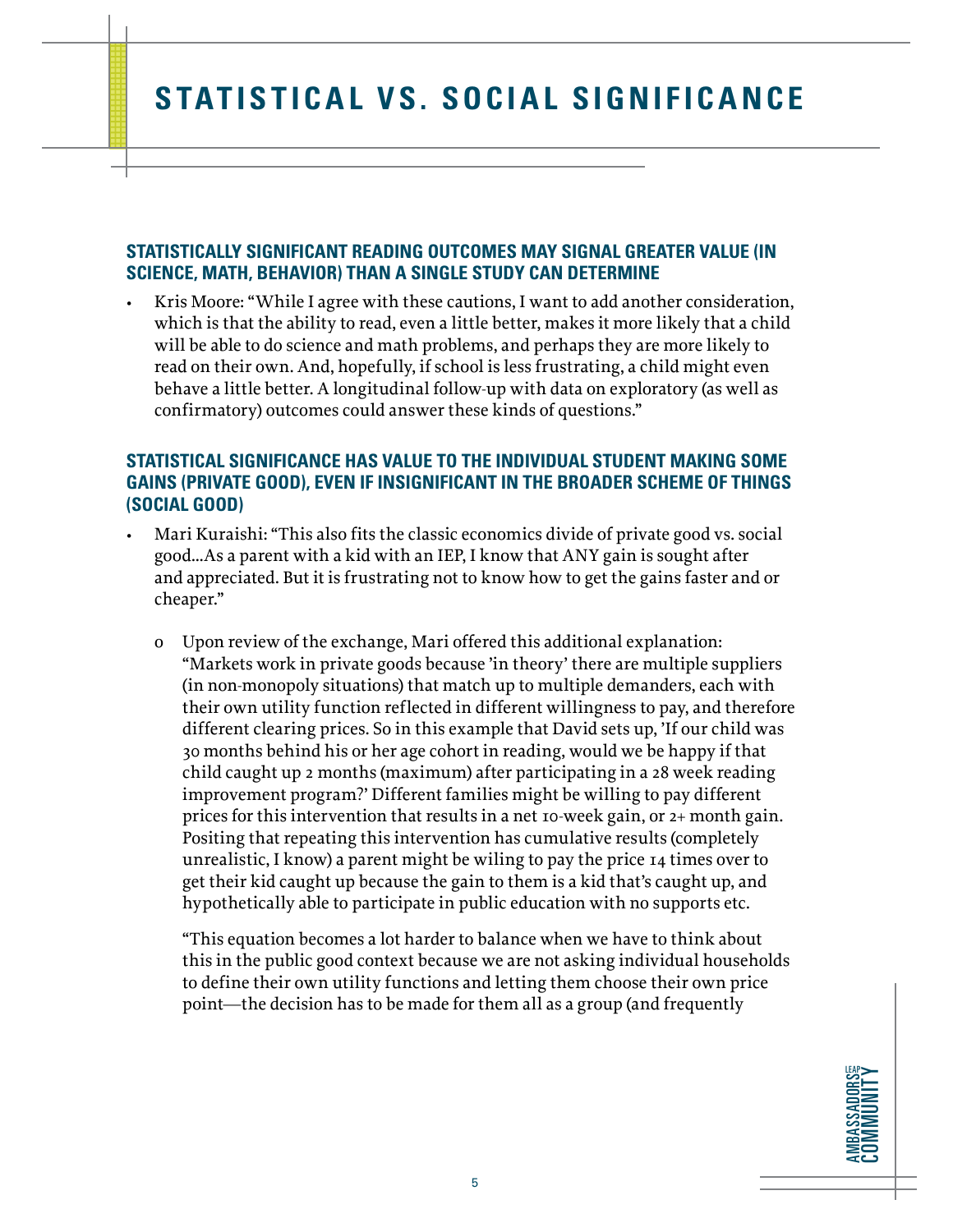the households are not consulted in choice of intervention in any event), and moreover the households aren't paying directly for this intervention. They may be paying indirectly via taxes etc, but they are not at liberty to set price. And in this example we have no idea of alternative interventions, their cost and efficacy, as Gordon points out below."

### **A POINT OF CONTENTION: THE COST FACTOR**

Gordon and David agreed that whether a program yields statistically significant evaluation results is a different question than whether it has policy relevance. Yet, they offered different perspectives when cost considerations are added to the equation.

**Gordon Berlin: When cost is low, the policy value of modest statistical significance increases**. "In considering policy relevance, cost matters. And because Reading Partners relies on volunteers, the cost is low. If policymakers can get a two month boost on average for all served children for very low cost, in the resource-constrained world we inhabit, policy relevance would rise. Benefits outweigh the modest costs."

**David Hunter: Is scaling inexpensive programs that get only modest results ultimately good for society?** "Is it really good for our society and its people to have relatively inexpensive programs that produce weak results at best? Results that are unlikely to exert a meaningful influence over the life prospects of the people who most need a helping hand? Wouldn't we want our social policy analysts to take this wider view? And might it not well be true that paying for inexpensive but weak programs will, in the end, cost our society more (in lost opportunities for people who needed more robust help than the weak programs provide—and the loss in contributions they might have made had they received such help)?

"Consider the example of home visitation programs for single mothers. If there were someone in your family who qualified for such a program, would you want her to receive services from the Nurse-Family Partnership or Healthy Families America? In the former there are proven and significant (life-changing) impacts both for the mother and sixteen years later for their children. In the latter, there

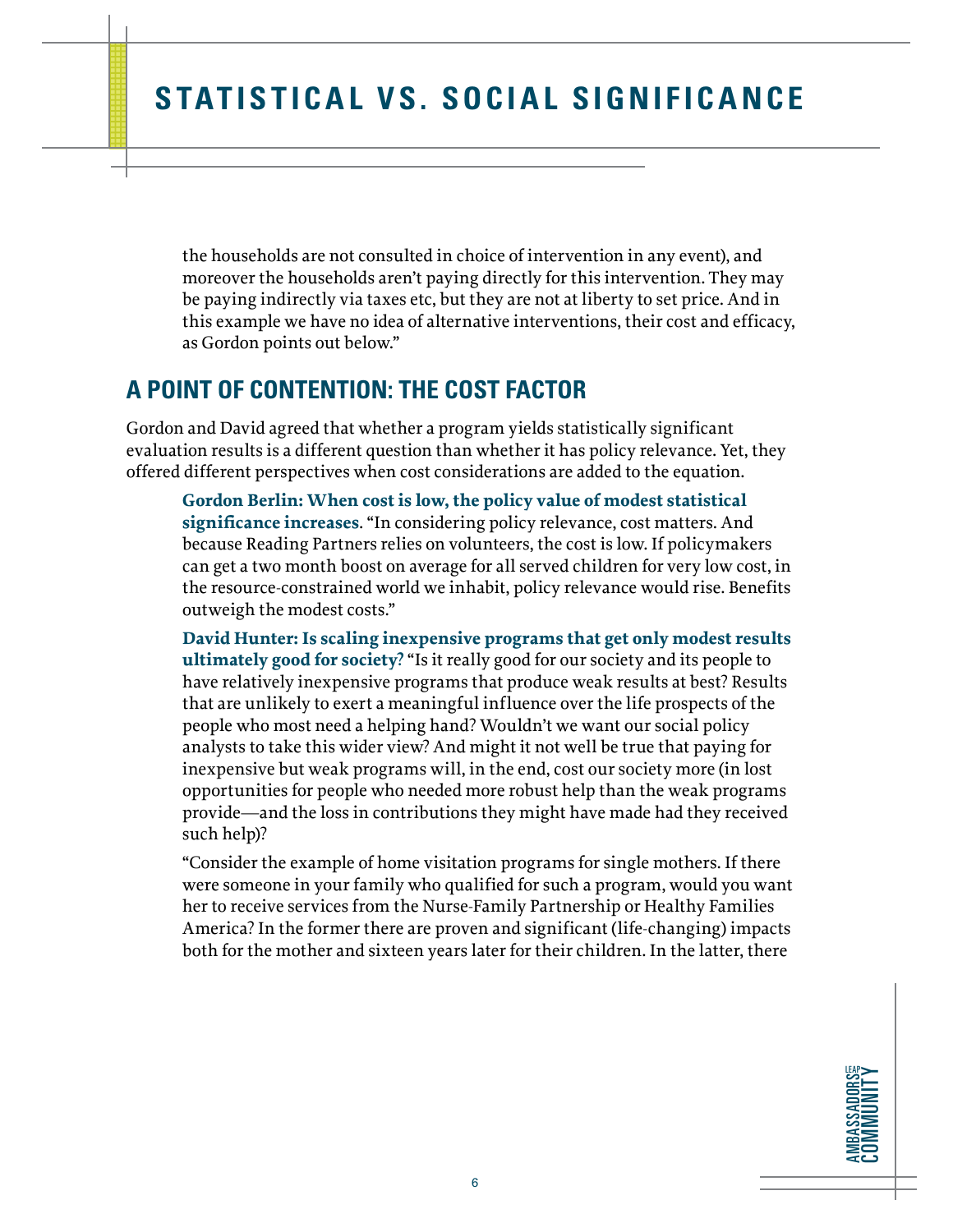also are proven impacts—but the effects are very modest in comparison and don't seem to be strong enough to change life trajectories. The Nurse-Family Partnership is more expensive. Is that a good reason for policy analysts and makers to favor Healthy Families America when looking to spend public moneys?"

### **RESOURCES FOR UNDERSTANDING SOCIAL VALUE**

Dean Fixsen responded by offering several references from social science that go beyond RCTs/statistical significance to help "describe and assess social validity." As he stated, "Present day views of social sciences have wed themselves to randomized group designs as the only way of knowing and in that mode statistical significance is the only test of what matters. Science is broader than that, and any science aimed at improving human service outcomes definitely goes far beyond that narrow view." References recommended by Dean (with links added):

- Wolf, M. M. (1978). [Social Validity: The case for subjective measurement or how](http://www.ncbi.nlm.nih.gov/pmc/articles/PMC1311293/)  [applied analysis is finding its heart.](http://www.ncbi.nlm.nih.gov/pmc/articles/PMC1311293/) Journal of Applied Behavior Analysis, 11, 203-214.
- Schwartz, I. S., & Baer, D. M. (1991). [Social Validity Assessments: Is Current Practice](http://www.ncbi.nlm.nih.gov/pmc/articles/PMC1279564/)  [State-of-the- Art](http://www.ncbi.nlm.nih.gov/pmc/articles/PMC1279564/). Journal of Applied Behavior Analysis, 24(2), 189-204.
- Wolf, M. M. (1991). [Why did social validity become a classic?](http://garfield.library.upenn.edu/classics1991/A1991EQ23700001.pdf) Current Contents, 23, 8.
- Sudsawad, P. (2005). Concepts in clinical scholarship [A conceptual framework to](http://ajot.aota.org/article.aspx%3Farticleid%3D1871712)  [increase usability of outcome research for evidence-based practice.](http://ajot.aota.org/article.aspx%3Farticleid%3D1871712) American Journal of Occupational Therapy, 59(3), 351-355.
- Hurley, J. J. (2012). [Social Validity Assessment in Social Competence Interventions](http://tec.sagepub.com/content/32/3/164.short)  [for Preschool Children: A Review. Topics in Early Childhood](http://tec.sagepub.com/content/32/3/164.short) Special Education, First published online April 6, 2012.

### **CONCLUSION**

Our thanks to David Hunter, Gordon Berlin, Dean Fixsen, Kris Moore, and Mari Kuraishi for sharing their insights.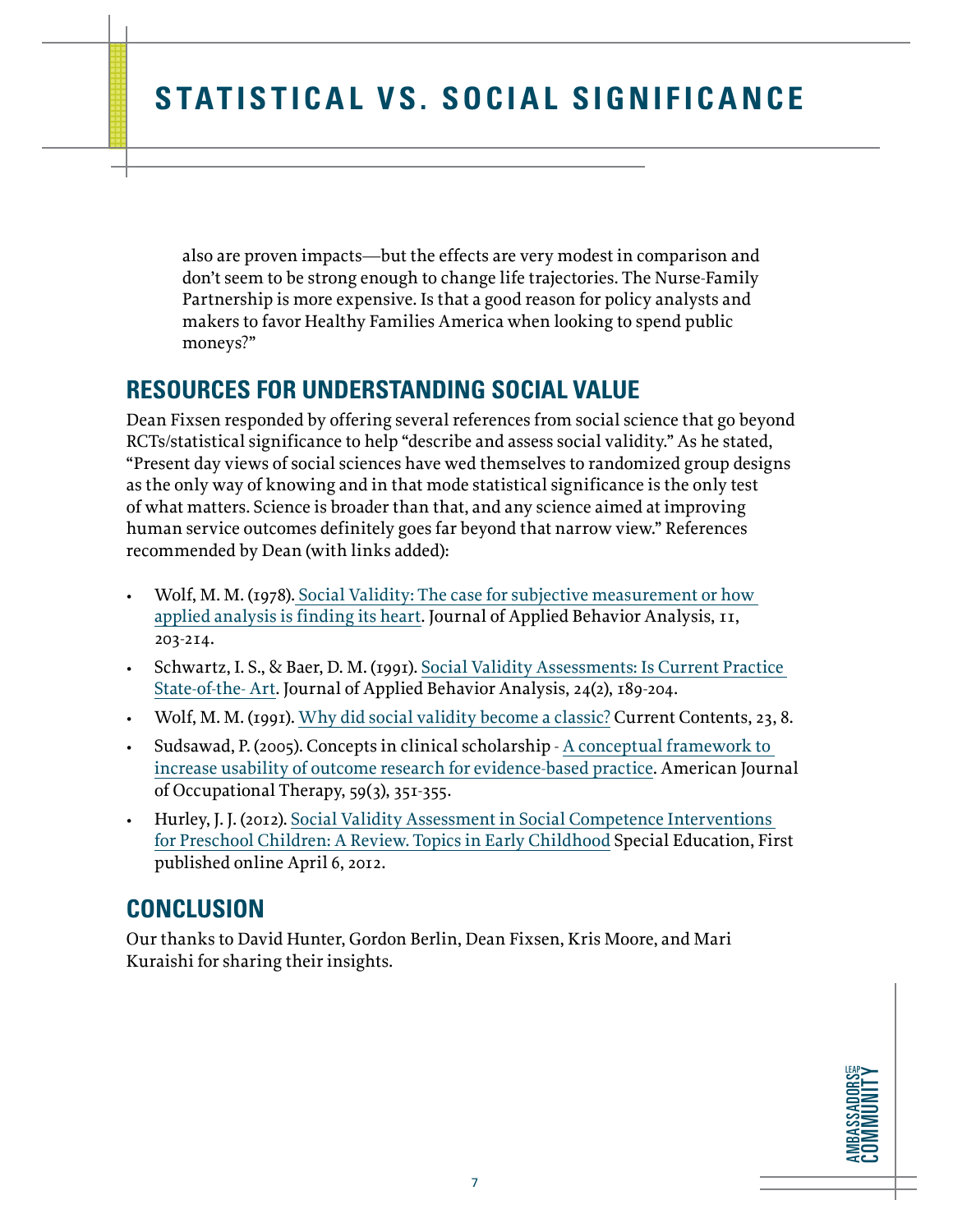# **APPENDIX**

### **FULL CONTEXT OF EACH AMBASSADOR'S INDIVIDUAL CONTRIBUTION TO THE EXCHANGE**

### **REQUEST FOR INPUT FROM THE COMMUNITY**

### **FROM MARIO MORINO, JULY 11, 2015**

Although you probably didn't miss this one (it's gotten some good play in the blog-/ twitter-sphere), we're interested in your thoughts on SIRC's "[Social Innovation Fund:](http://socialinnovationcenter.org/wp-content/uploads/2015/07/Social_Innovation_Fund-2015-06-30.pdf)  [Early Results Are Promising"](http://socialinnovationcenter.org/wp-content/uploads/2015/07/Social_Innovation_Fund-2015-06-30.pdf) report.

### **RESPONSE FROM DAVID HUNTER, JULY 11, 2015**

I am responding to the evaluation of Reading Partners by MDRC, which shows participant impacts at a level of statistical significance. Kids who are 6-30 months behind their age-mates in reading benefit from the program at a statistically significant level of confidence (95% or better) via comparison to a control group. Without going too far into the weeds, I want to focus on one issue: the difference between statistical significance and social significance...and how very frequently (including in this instance) the former is treated as if it were inherently the latter. I have been thinking about this quite a bit lately, and thought that perhaps other ambassadors might be interested in this matter.

In its evaluation report on Reading Partners MDRC states in its summary that "Reading Partners had a positive and statistically significant impact on three different measures of student reading proficiency" (ES-5). Yet if we read on, we find that "These statistically significant impacts are equivalent to approximately one-and-a-half to two months of additional progress in reading among the program group members relative to students in the control group, who did not participate in the Reading Partners program" (ES-5). Now we need to ask ourselves: If our child was 30 months behind his or her age cohort in reading, would we be happy if that child caught up 2 months (maximum) after participating in a 28 week reading improvement program? He or she would still be 28 months behind and, I think it is fair to say, still at a great educational disadvantage. Indeed, if we take a linear approach to this, after five (!!!) years of participation our child would have caught up a maximum of 20 months and still be almost a year behind. In

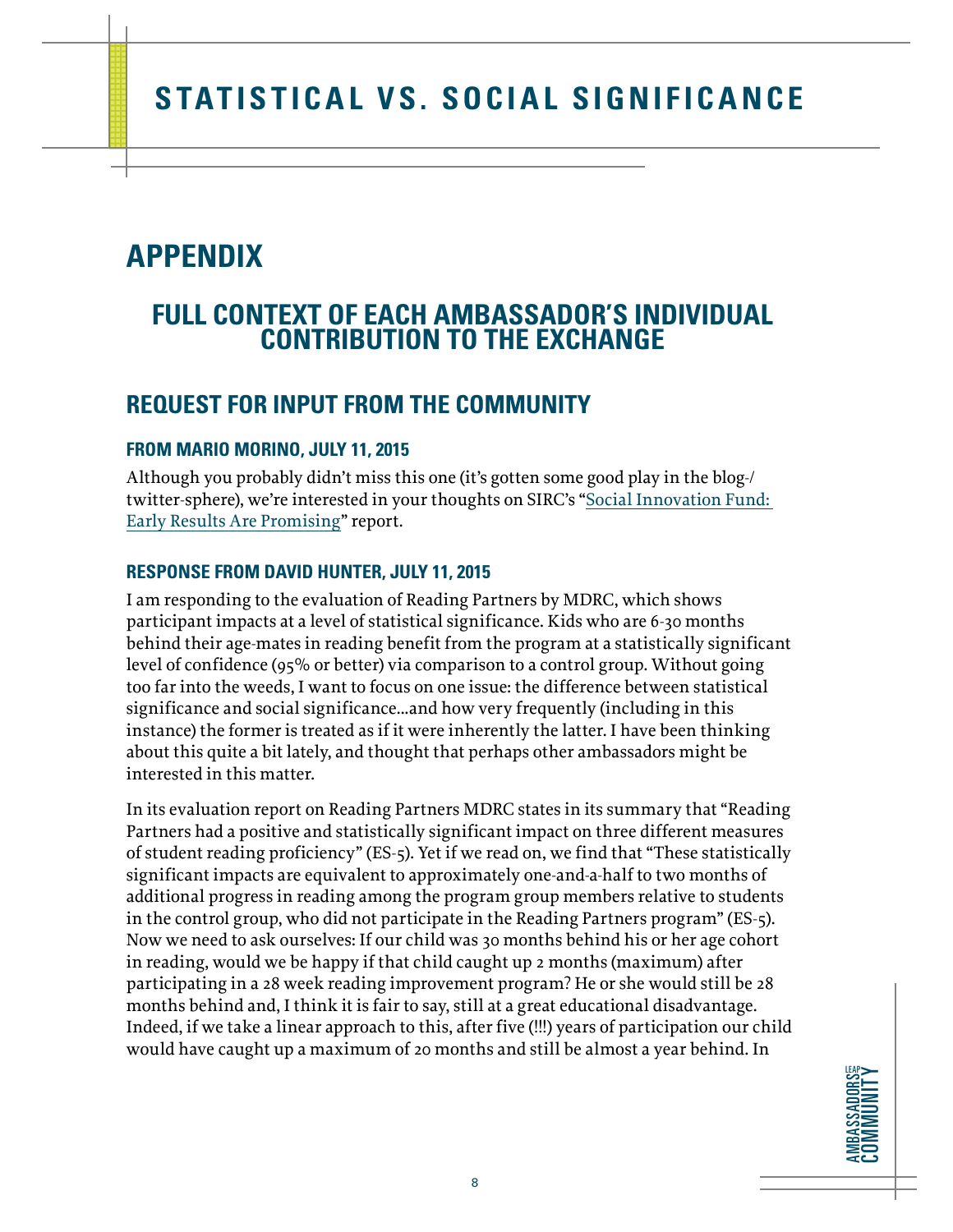other words, the report does not address whether the statistically significant impacts of Reading Partners has any social value. My point her is that while I believe that indeed Reading Partners is effective...I am not (at least yet) persuaded that it is useful.

Looked at from this perspective I find the report's conclusion bit too sanguine: "Overall, the evaluation finds that the Reading Partners model is effective. The program produced measurable impacts on reading skills among students who had a fairly broad range of reading abilities when the study began and among students from a wide range of grades (grades 2 through 5)" (ES-8). I do not mean to suggest that there is any kind of shortcoming in the research conducted by MDRC. Indeed, as far as I could tell the research was very robust and of the highest quality. The matter here is one of interpretation and the assigning of meaning. The phenomenological problem that I have been discussing (treating statistical significance as ipso facto equivalent to social significance) seems to be standard practice in the program evaluation domain. Caveat emptor.

#### **RESPONSE FROM MARIO MORINO (FACILITATOR), JULY 13, 2015**

David, I much appreciated the insights you shared and highlighted these points in particular:

- "… the difference between statistical significance and social significance...and how very frequently (including in this instance) the former is treated as if it were inherently the latter."
- ...asking if "having statistically significant impacts … has any social value."
- the more difficult question is questioning that even if a program is effective, " is it useful?"
- "The phenomenological problem that I have been discussing (treating statistical significance as ipso facto equivalent to social significance) seems to be standard practice in the program evaluation domain."

While a strong proponent of being evidence-based in understanding if a program "works," you raise the additional question is that even if it works, we need to determine if what it does is, indeed, useful.

You've raised a very important point of view and would welcome hearing how others think about this.

Thoughts?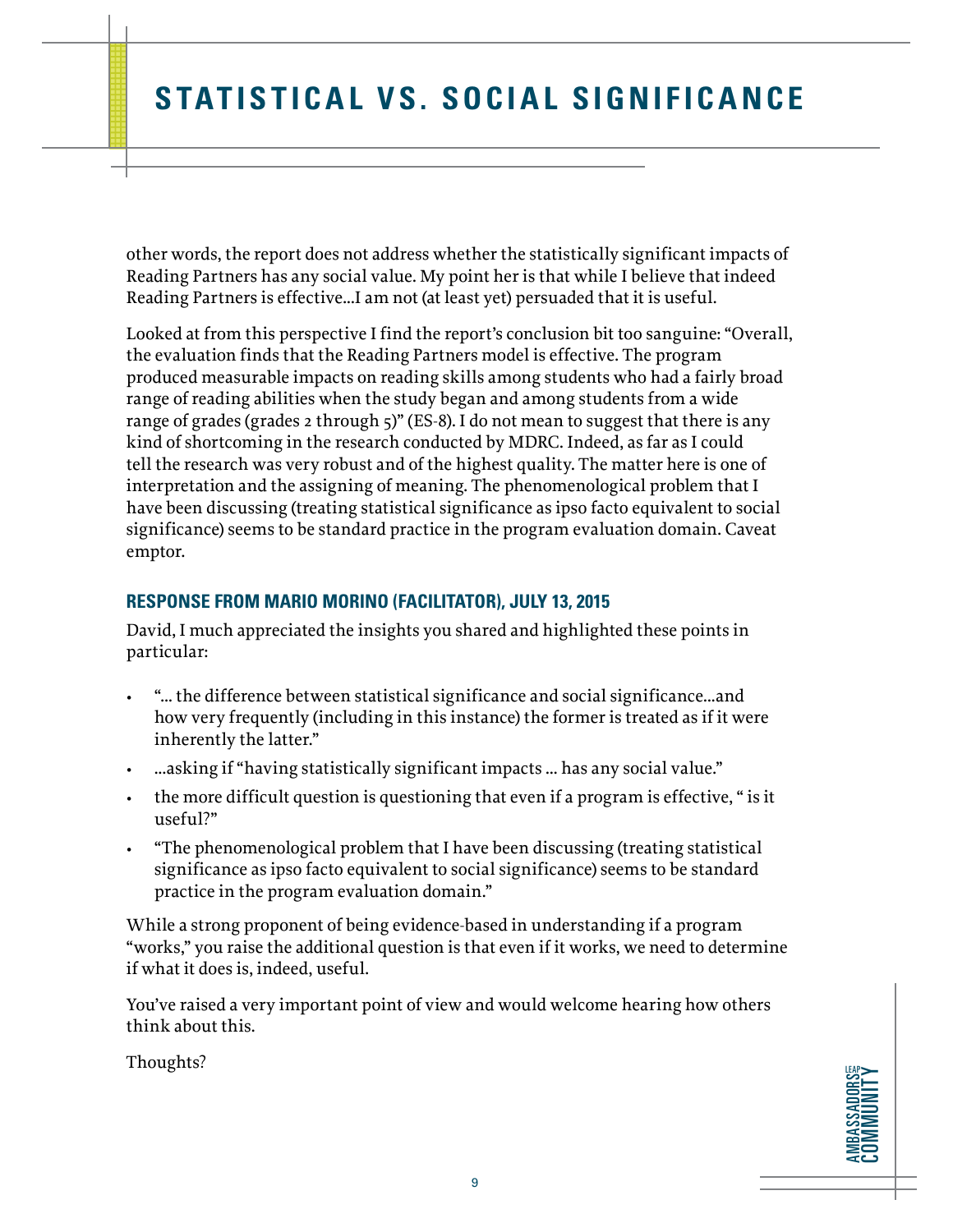#### **RESPONSE FROM KRIS MOORE, CHILD TRENDS, JULY 13, 2015**

While I agree with these cautions, I want to add another consideration, which is that the ability to read, even a little better, makes it more likely that a child will be able to do science and math problems, and perhaps they are more likely to read on their own. And, hopefully, if school is less frustrating, a child might even behave a little better. A longitudinal follow-up with data on exploratory (as well as confirmatory) outcomes could answer these kinds of questions.

#### **RESPONSE FROM DEAN FIXSEN, UNIVERSITY OF NORTH CAROLINA AT CHAPEL HILL, JULY 13, 2015**

Ways to describe and assess social validity have been around for a while (references below). They help assure social significance of interventions and outcomes in a variety of fields. Present day views of social sciences have wed themselves to randomized group designs as the only way of knowing and in that mode statistical significance is the only test of what matters. Science is broader than that, and any science aimed at improving human service outcomes definitely goes far beyond that narrow view.

Wolf, M. M. (1978). Social Validity: The case for subjective measurement or how applied analysis is finding its heart. Journal of Applied Behavior Analysis, 11, 203-214.

Schwartz, I. S., & Baer, D. M. (1991). Social Validity Assessments: Is Current Practice State-of-the-Art. Journal of Applied Behavior Analysis, 24(2), 189-204.

Wolf, M. M. (1991). Why did social validity become a classic? Current Contents, 23, 8.

Sudsawad, P. (2005). Concepts in clinical scholarship - A conceptual framework to increase usability of outcome research for evidence-based practice. American Journal of Occupational Therapy, 59(3),351-355.

Hurley, J. J. (2012). Social Validity Assessment in Social Competence Interventions for Preschool Children: A Review. Topics in Early Childhood Special Education, First published online April 6, 2012.

### **RESPONSE FROM MARI KURAISHI, CO-FOUNDER AND PRESIDENT, GLOBAL GIVING, JULY 13, 2015**

Kristin, I agree with you. And David is entirely right in separating out social significance. In fact I might even riff off of his framework to say that this also fits the classic economics divide of private good vs. social good, in that the individual student is receiving an undeniable private good in making some gains, even if insignificant in the broader scheme of things. As a parent with a kid with an IEP, I know that ANY gains is sought after and appreciated, precisely for the reasons Kristin lays out. But it is frustrating not to know how to get the gains faster and/or cheaper.

**AMBASSADORSE COMMUNITY AMBASSADORS** COMMUNITY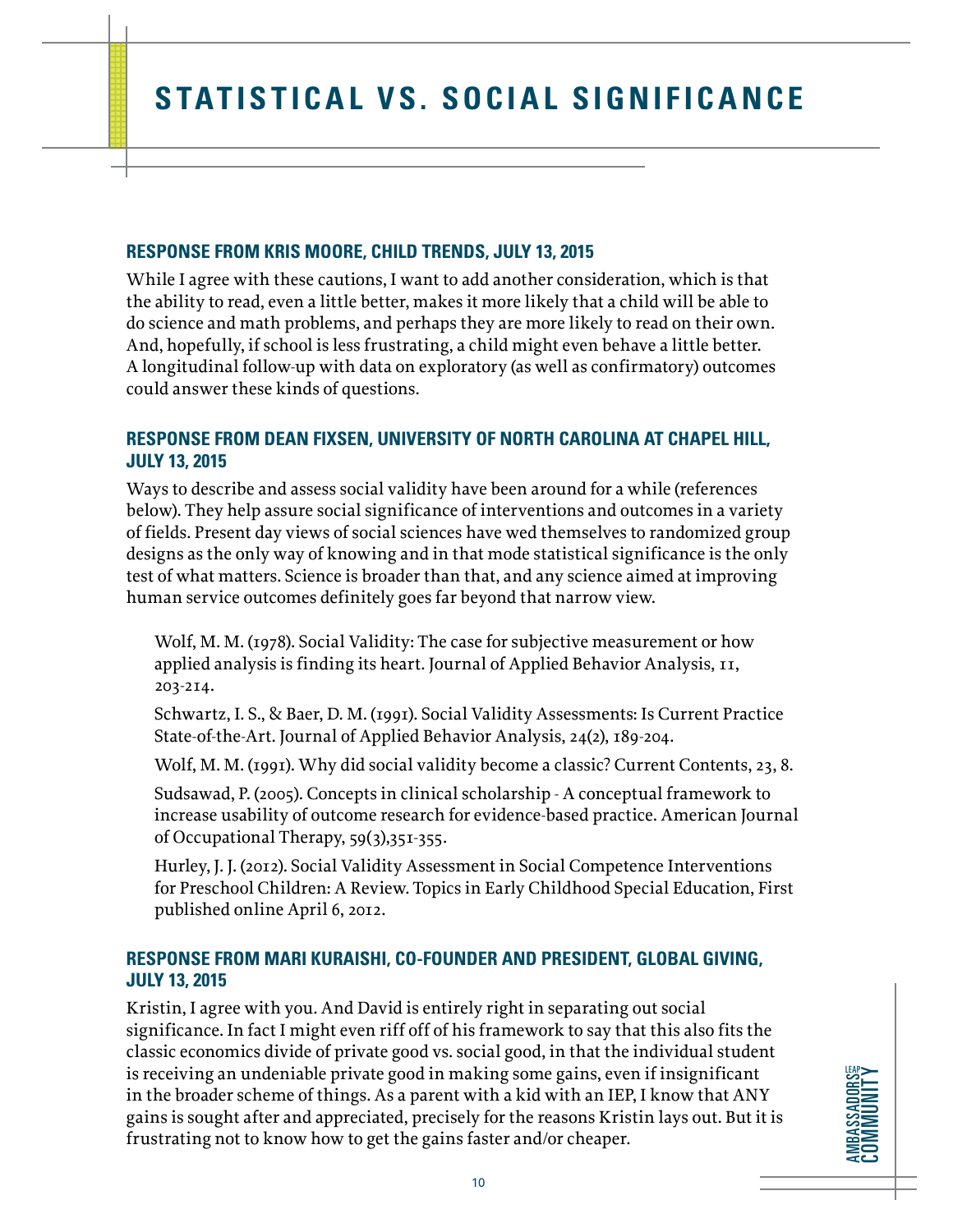#### **RESPONSE FROM GORDON BERLIN, PRESIDENT, MRDC, JULY 13, 2015**

I am just catching up on this thread and would make several points:

- 1. Yes, **statistical significance and policy relevance are not the same thing. One has to reach a judgment about any project's results by separately considering both forms of significance.**
- 2. **The modest 2 month impact in Reading Partners is an average, and, like any average, there is a lot of dispersion around that mean.** Some children gained more, some children gained nothing; in fact, some might have lost ground. The analysis and the numbers do not really tell us anything about individual children. Given how unusual it is to find positive findings in a rigorous, careful evaluation, one should not put too much weight on the point estimate. The program's likely true effect is a range bounded by the confidence interval.
- 3. **In considering policy relevance, cost matters. And because Reading Partners relies on volunteers, the cost is low.** If policymakers can get a two month boost on average for all served children for very low cost, in the resource constrained world we inhabit, policy relevance would rise. **Benefits outweigh the modest costs.**
- 4. As the authors explain, the addition of RP to the school's repertoire for children who were behind, had the effect of **freeing up the "remedial" resources that would have been spent on these children, allowing enterprising administrators and teachers to concentrate those freed up resources on the other children who were behind,** the children in the control group. In analyzing the results of an experiment one always wants to understand the control group context, keeping in mind that the program's impact is driven by the treatment difference between those in the program group and those in the control group. **In this case, both groups of children got extra attention and resources above and beyond what they would have normally gotten. That RP still made a difference despite the fact that control group children also received school provided special resources, adds to the author's and MDRC's confidence that RP is policy relevant.**

Hope this helps.

#### **RESPONSE FROM DAVID HUNTER, JULY 14, 2015**

Gordon's points are both illuminating and helpful. However, his point #3 is not as obviously true as it might seem. Yes, as he says, "In considering policy relevance, cost matters." Of course. But he then goes on to observe that "If policymakers can get a two month boost on average for all served children for very low cost, in the resource constrained world we inhabit, policy relevance would rise. Benefits outweigh the modest costs."